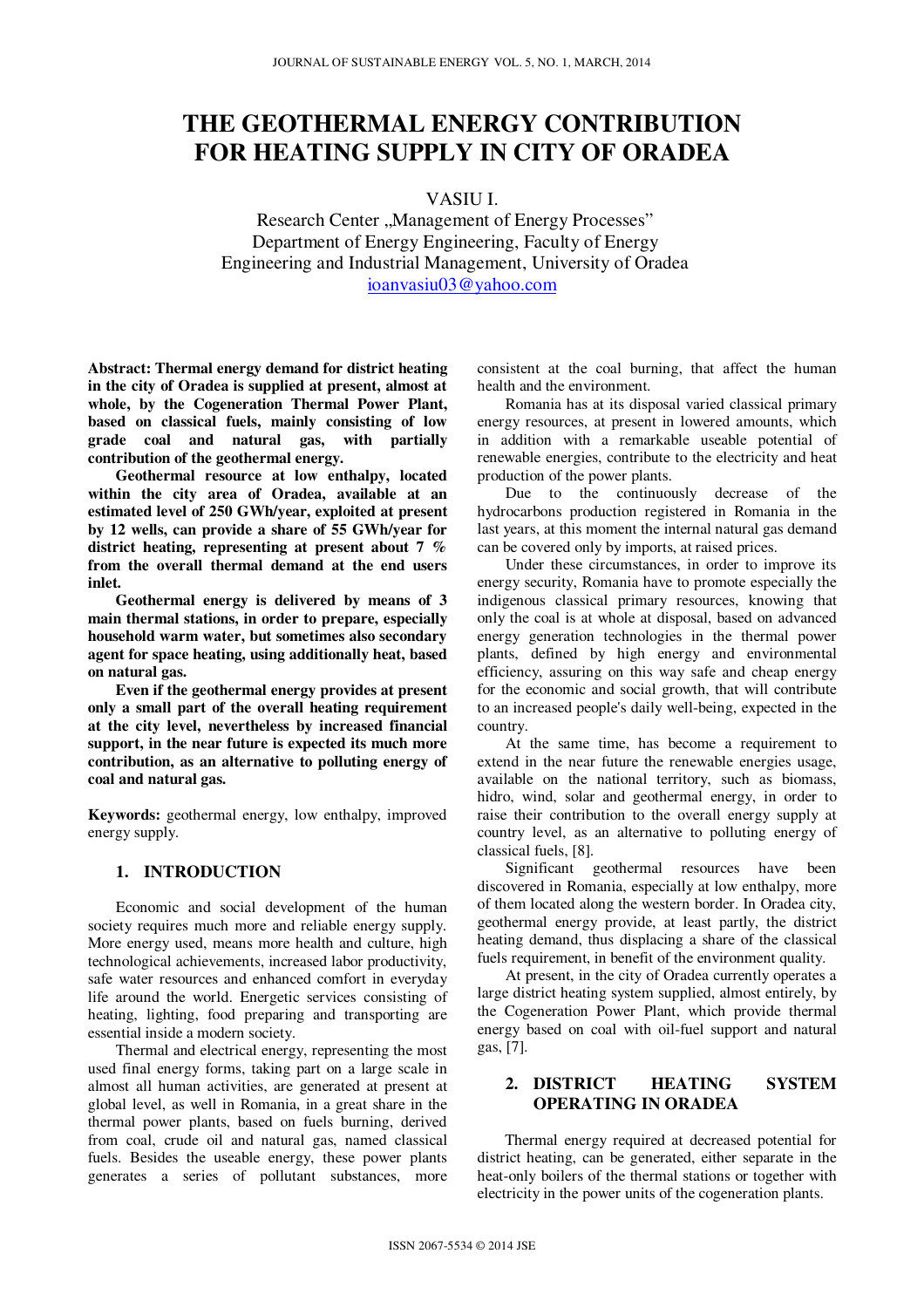Thermal and electrical energy cogeneration based on a single combined thermodynamic cycle, developed simultaneously in the same power unit, using the same fuel source, is widely applied in the thermal power plants, as an advanced energy generation technology, compared with separate production of these two energy forms, in same size of values.



**Fig.1. Cogeneration Thermal Power Plant of Oradea**

In principle, cogeneration integrates the electricity production with a heat recovery process at decreased level, that become usable for district heating processes, thus resulting a considerable improvement from the viewpoint of energy and environmental efficiency, on the whole installation.

Cogeneration power plants offer a better option for covering heat and electricity demand in an economical manner due to the considerable amounts of fuels saved in the combined thermal cycle, simultaneously with decreased pollutant emissions released into the environment.

Combined heat and power plants (CHP) can be viewed primarily as a source of heat, with electricity production as a by-product. Thus, these thermal plants are currently designed to provide heat to the towns and communities or to the industry, rather than electricity, [6].

#### **2.1. Cogeneration power plant and thermal network**

The Cogeneration Thermal Power Plant of Oradea was built in the western side of the city between 1963- 1976, when the social and economic development of the city has reached a higher level, in order to provide thermal energy for heating purposes required by the industry and dwellings achievements, (fig. 1).

Cogeneration Power Plant of Oradea generates both, heat and electricity, using a combined thermodynamic cycle. Thermal energy is generated at the level required by the district heat demand, while the electricity is received by the National Energy System. The main equipment s are 5 power units, having together an overall installed capacity sized now at 195  $MW_e$ , supplied by 6 steam generators with natural circulation, at an overall

installed capacity of 1,830 tonn steam/h, from which 3 units operate on natural gas and other 3 units on coal with oil-fuel support flame, connected to the stack nr.1 and respectively nr.2, (table 1). Steam generators operation is continuous, with a high level of activity during the cold season, when the thermal load of the district heating system has an important share.

 The main fuel used at the Cogeneration Thermal Plant of Oradea, during the operation time, for electricity and heat production, was the low-rank coal, mainly Romanian lignite, with an appreciable humidity and uncombustible mineral matter content, burnt in powdered state, mostly brought from the area of Oltenia and Northern Ardeal coal mining basin (Voivozi and Sărmăşag mines) or sometimes imported in smaler amounts at reasonable distances from the country's western border (Hungary, Poland), [6], [7], [9].

After the year 2002, with the finishing of connecting the cogeneration plant to the main gas pipe line passing along the western border of Romania, together with the modernising of three steam generators, by changing the combustion from pulverised coal to natural gases, the share of gas fuel in the overall generated energy became significant, especially in summer time, needed only for the household warm water preparation. After a short period of 3-4 years, the coal return almost wholely in the plant operation, being used an average amount of 1,0-1,2 million tones/year, while the consumed natural gas was insignificant.

The flue gas cleaning equipment consists of electrostatic precipitators, 2 units for each steam generator operating on coal (nr. 4, 5 and 6), with a high efficiency of filtering, about 98% in optimal operating regime.

With a view of preparing warm water and secondary heating agent, the Cogeneration Power Plant delivers at its boundary through the primary thermal networks about  $1,000 - 1,050$  GWh, as a mean value over the past 5 years, from which only 730 GWh/year reaching the inlet of consumers, (fig. 2).



**Fig. 2. Thermal energy production generated in recently years by the Cogeneration Plant of Oradea**

Hot water at temperature of  $120-130^{\circ}$ C is sent from the power plant, located in the western side of the city, to the heating stations by directly pumping through 6 primary main pipe-line and their connections, having nominal diameters between 50-900 mm, with a total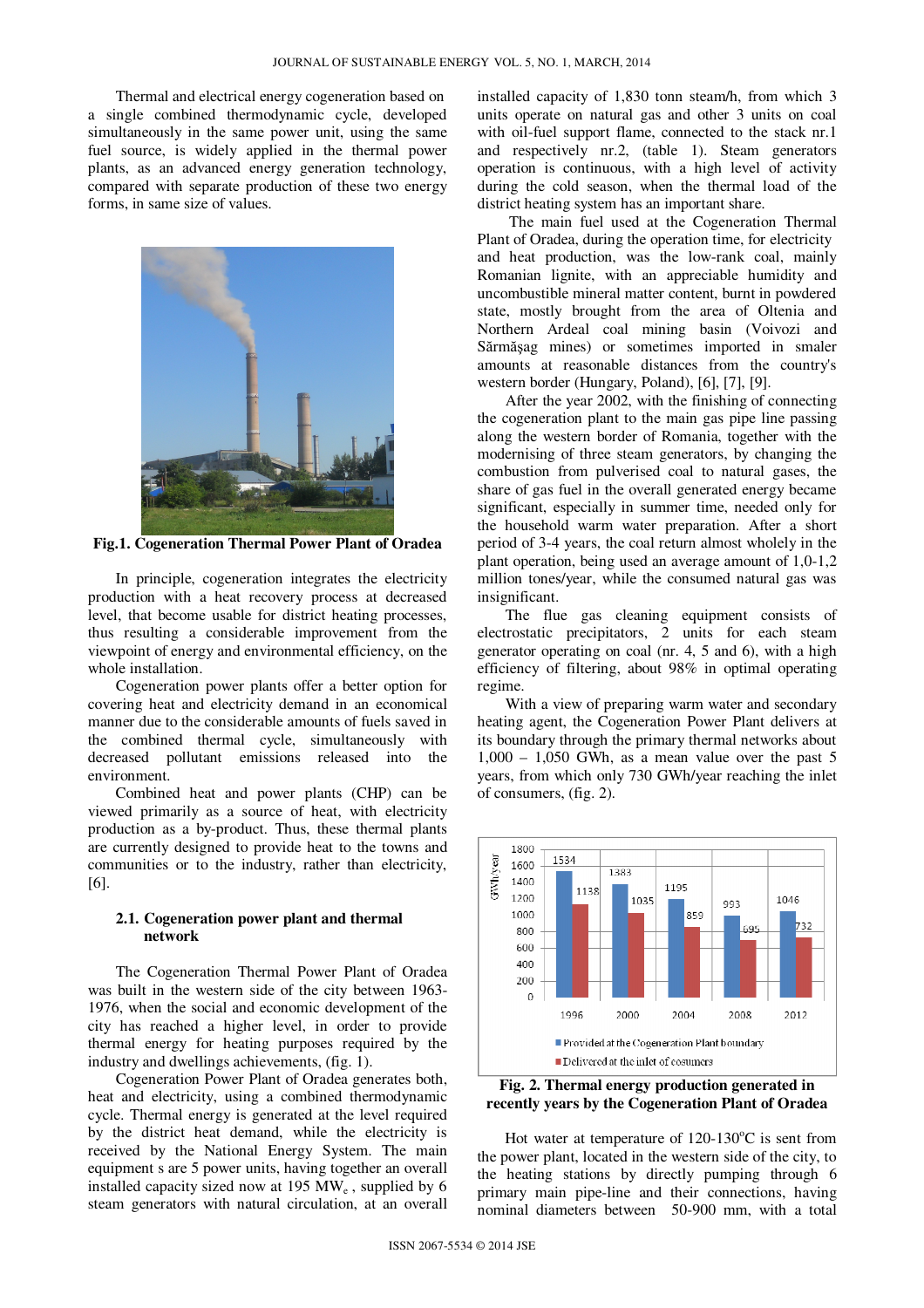length of 75 km double route-pipe, of which about twothirdes are mounted underground, (fig. 3), [7], [9].

Thermal energy is transferred from the main pipelines to consumers by means of 146 heating stations having a designed installed thermal capacity sized between  $1.2 - 10 \text{ MW}_t$ /unit, in addition with 475 small heating units, places at the customers, directly connected to the primary network.

Heat distribution to the consumption site occurs through 155-160 km secondary network with diameters

private buildings meaning for health, education, culture and administration, [7], [9].

## **2.2. District heating system performances**

In present stage of thermal engineering in field of heating supply technologies, low energy efficiency can be obtained in thermal plants, mainly due to the great losses associated to thermal equipments, especially through combustion and heat transfer related to steam or

|                          | installed at the Cogeneration Power Plant of Oradea                  |            |                                 |       |                                                       |                                     |                               |  |
|--------------------------|----------------------------------------------------------------------|------------|---------------------------------|-------|-------------------------------------------------------|-------------------------------------|-------------------------------|--|
| Power<br>unit            | Electrical<br><b>Thermal</b><br>nominal<br>nominal<br>power<br>power |            | <b>Nominal</b><br>steam<br>flow |       | <b>Nominal</b><br>superheated<br>steam<br>temperature | <b>Nominal</b><br>steam<br>pressure | <b>Fuels</b><br>used          |  |
|                          | <b>MWe</b>                                                           | <b>MWt</b> | t/h                             | kg/s  | °C                                                    | <b>MPa</b>                          |                               |  |
|                          | 25                                                                   | 127        | 165                             | 45,8  | 540                                                   | 13.6                                | Natural gases                 |  |
| $_{\rm II}$              | 25                                                                   | 127        | 165                             | 45,8  | 540                                                   | 13,6                                | Natural gases                 |  |
| Ш                        | $45*$                                                                | 269        | 350                             | 97,2  | 540                                                   | 13,6                                | Natural gases<br>and oil fuel |  |
| IV                       | 50                                                                   | 307        | 400                             | 111.1 | 540                                                   | 13.6                                | Coal and oil fuel             |  |
| V                        | 50                                                                   | 307        | 400                             | 111,1 | 540                                                   | 13,6                                | Coal and oil fuel             |  |
| Steam<br>generator<br>VI |                                                                      | 269        | 350                             | 97.2  | 540                                                   | 13.6                                | Coal and oil fuel             |  |

inside the range of 40-200 mm, consisting of 3 routh pipe, of which two for heating agent and one for warm



**Fig. 3. Primary main pipe-line system supplied by the Cogeneration Thermal Power Plant of Oradea** 

water, located almost entirely in closed thermal channels or in the basement of buildings.

Until the year 1994, the Cogeneration Plant has supplied with hot water in heating purposes a significant green house located at about 4 km from the heat source.

Thermal energy is delivered as household warm water and secondary heating agent, to more than 60,000 dwellings, especially multi-flats blocks and private houses, to about 2,600 private and public companies, mainly consisting of buildings and small sized industrial spaces in field of trade, travel and industry, public or

hot water generators, as well as to transmission and distribution thermal networks.

Although the Thermal Power Plant of Oradea operates in cogeneration regime, generating thermal energy together with the electricity in a combined termodynamic cycle, that in principle is a performant technology by comparision with separate production of these two energy forms, even if over the operation time have been applied technical improvements inside installations, nevertheless the outlook on the power plants design since the 1960s, in addition with the present-day general technical wear-state of the thermal equipments, lead together at present to decreased energy efficiency and environmental performances.

In the last ten years, Cogeneration Power Plant operating in Oradea has achieved energy efficiency at mean values of 55-60%, more lowered compared with 75-85% currently registered by the updated cogeneration thermal plants using the same technology and termodynamic parameters, that show a reduced degree of the fuels usage. At the same time, transport and distribution heating system operates under considerable thermal losses, representing in the last years average values of 30-32 %, sometimes even 35 % from the overall thermal flow delivered at the plant boundary, by comparison with usually values of 15 %.

During the operation time, Cogeneration Thermal Plant has had a minimal impact about the environment in the city area of Oradea, but at present pollutant emissions released into atmosphere exceed the limits allowed by the european rules, especially at the coal burning.

With the view of improving Thermal Power Plant operation in the Oradea city, updated cogeneration technology have to be promoted, that in addition with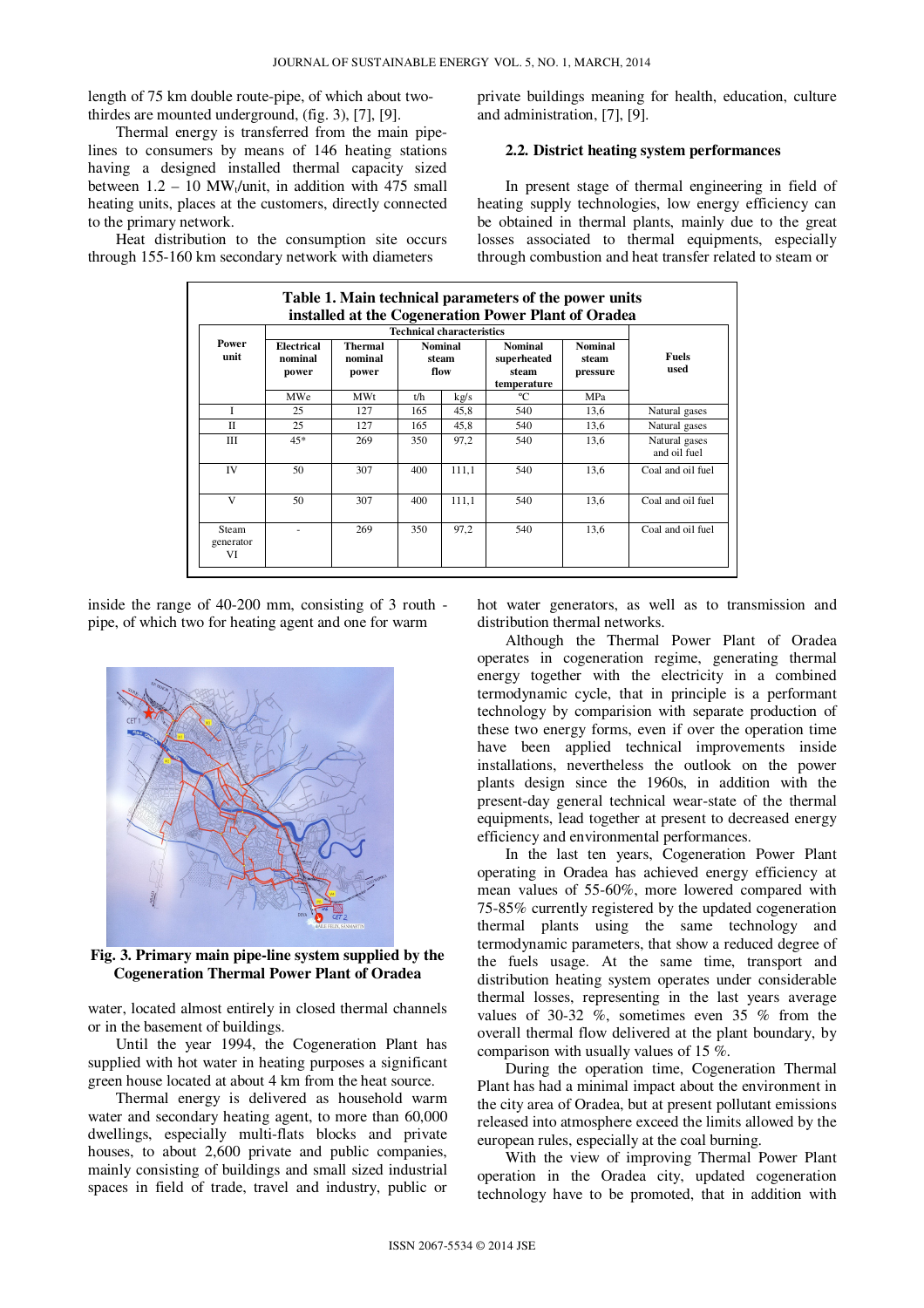extensively use of the geothermal resource available in area, will contribute to raised overall performances of the district system, finally providing safe and affordable energy, more friendly with the environment, [7], [9].

# **3. GEOTHERMAL RESOURCE IN THE CITY AREA OF ORADEA**

Due to the limited amounts of classical and nuclear fuels, taking into account continuously rising of liquid and gaseous hydrocarbons, renewable primary energy is of present interest, through accessibility and abundance, but especially from the environmental protection point of view.

Geothermal energy, available in the city area of Oradea at an appreciable thermal potential, can provide partly, besides classical fuels, the district heating demand.

#### **3.1. Heat from the Earth**

Geothermal energy represents the natural heat of the Earth, continuously coming from its molten interior, together with that resulted from the radioactive materials decay contained inside the underground rocks. On average, the temperature of the Earth increases with depth, about 25–30˚C/km above the surface ambient temperature, named geothermal gradient, [10].

The heat is transferred mainly by conduction towards the earth surface as magma, that usually remains below the crust, heating nearby rocks and underground water. The thermal energy of the Earth is huge, but only a very small fraction could be utilized, in limited areas inside which geological conditions allow the meteoric water penetration along fractured and cracked rocks, into the hot zones, at depths until 4.0-4.5 km, thus accumulating the heat.

Depending on the temperature and pressure, underground hot waters can migrates upwards through fractures and cracks, reaching the surface as hot springs, as geothermal fluid, but most of it remains underground, stored in permeable and porous collecting rocks, at

of  $50-110^{\circ}$ C delivered by wells having less than 3 km deep, useable for heating purposes, [4], [10].

Geothermal energy is considered a renewable resource because the heat emanating continuously from the Earth depth is limitless, ensuring an abundant, inexhaustible and clean energy supply.

#### **3.2. Geothermal reservoir in Oradea area**

Considerable hidro-geothermal resources have been discovered on the Romanian territory, mainly along the western border, generally at low enthalpy, inside the range temperature of  $45-120^{\circ}$ C, suitable for direct heating purposes.

Geothermal energy represents a significant, abundant and clean primary energy source in the city of Oradea. Hidro-geothermal reservoir identified in the Oradea's city underground covers an area of  $75 \text{ km}^2$ , located in limestone and dolomite rocks of Triassic age, placed at variable depths inside of 2.2-3.2 km, with natural recharge from Borod-Aleşd zone, by gravitational penetration of meteoric water, [1], [2], [5], [8].

The exploitation of thermal reservoir in the area of Oradea is achieved using 12 active wells drilled in the city limits, from which 11 production wells and 1 reinjection well. Another 2 wells were drilled in recent years in the city area.

The pressure existing in aquifer allows the artesian operation of wells at a geothermal water flow between 5- 25 l/s per well, depending on the geological structure of rocks in area, with possibility of increasing to about 20- 50 l/s in underground pumping system. The overall flow rate of all wells reach about 65-75 l/s by comparison with a total potential evaluated at 140 l/s. Registered temperatures at the outlet of wells are in range of 72- 74 $^{\circ}$ C in the eastern and 105-106 $^{\circ}$ C in the western side of city area. This change of temperatures over the thermal aquifer take place due to the progressive rise of geothermal gradient from  $2.7$   $(3.5)$ <sup>o</sup>C/100 m in est to 4.1  $(4.3)^{\circ}$ C/100 m in west, at the average collector's depth of 2,400 m. The hidro-thermal collector allows reinjection of the used geothermal fluid at pressures below 10 bar and flow rate between 25-40 l/s, [1], [2], [5], [8].

| Table 2. Main parameters of the hidro-geothermal<br>system in the city area of Oradea |           |                                                                       |                    |                                              |                                     |  |  |  |
|---------------------------------------------------------------------------------------|-----------|-----------------------------------------------------------------------|--------------------|----------------------------------------------|-------------------------------------|--|--|--|
| Depth<br>Area                                                                         |           | Geothermal<br><b>Temperature</b><br>at the well<br>gradient<br>outlet |                    | <b>Well flow artesian</b><br>/pumping regime | Overall<br>mineral salts<br>content |  |  |  |
| $[km^2]$                                                                              | [km]      | ľСl                                                                   | $\Gamma$ °C/100 m] | [1/s]                                        | $\lceil \frac{g}{1} \rceil$         |  |  |  |
| 75                                                                                    | $2,2-3,2$ | 70-105                                                                | $2,7-4,1$          | $4-30/20-50$                                 | $0.8 - 1.4$                         |  |  |  |

shallow to moderate depths, under a layer of impermeble rocks, forming the hidro-geothermal reservoirs, named thermal aquifers, [4].

Currently are exploited hidro-geothermal reservoirs, located until usually depths of 2.0-2.5 km, rarely below 3 km, easily accessible in favorable economical conditions, in present-day stage of drilling technology. A great part of hidro-geothermal resources comprise of low and medium enthalpy, below  $50-160^{\circ}$ C, commonly in range

The main technical parameters of the Oradea hidrogeothermal system, are presented in table 2.

Geothermal waters contain a series of dissolved substances, taken over from the collector, mainly including carbonates and sulphate of calcium, magnesium and sodium, as a result of limestone and dolomite presence in aquifer. In a suitable range of temperatures, these dissolved components can be form deposits of scale (crust) on the inner space of thermal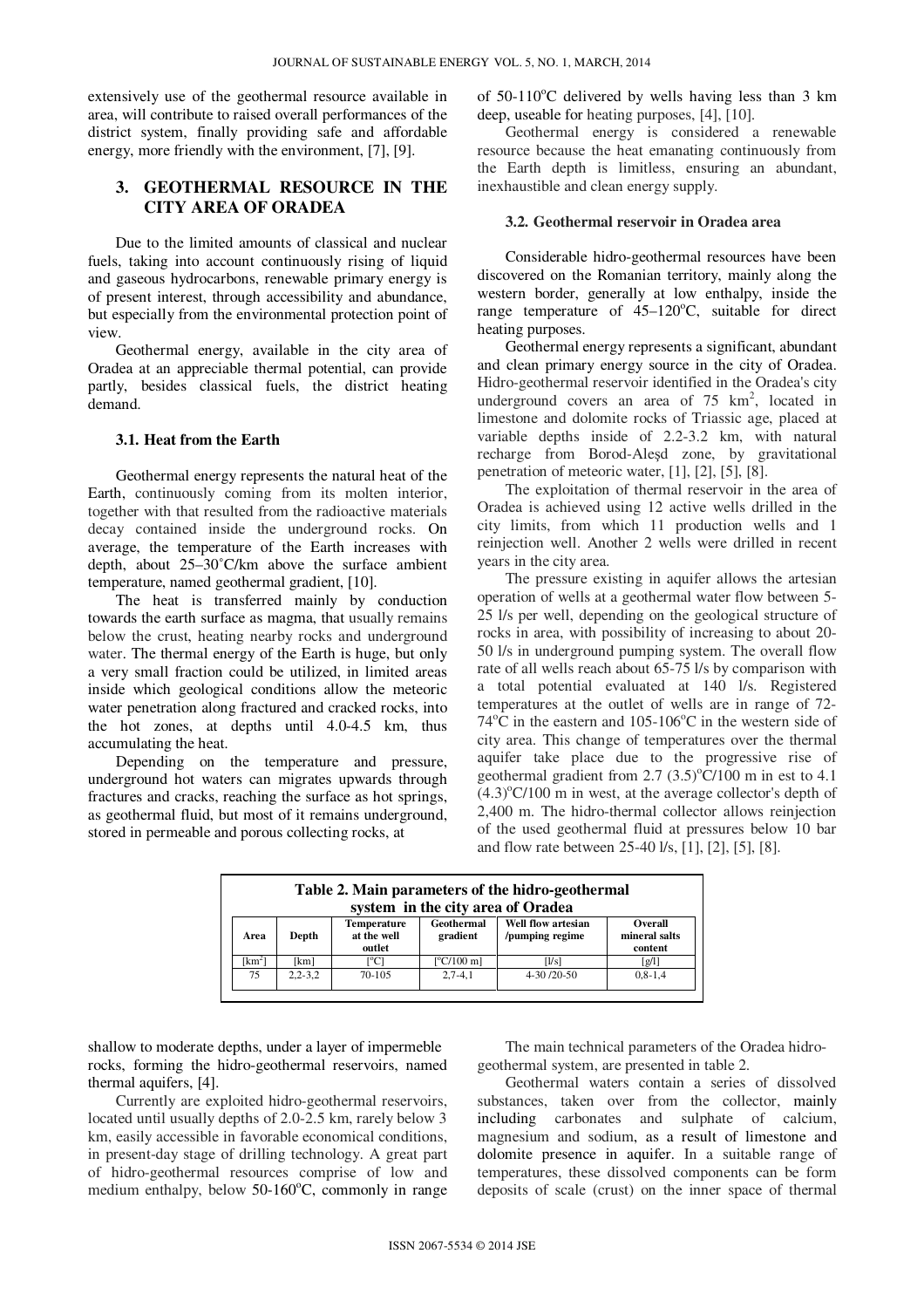circuits, leading to decreased performances of thermal equipments and damages of installations.

Geothermal fluid exploited in city area of Oradea has an overall mineral salts content inside a range of 0.8-1.4 g/l, without major tendency of scaling on the inner surfaces of thermal equipments, reasonable for utilization by means of heat exchangers. Chemical analysis have established thermal water of calcium-sulphatebicarbonate type, almost with absence of dissolved gas.

## **3.3. Direct use of geothermal energy in city of Oradea**

Geothermal resource located inside the limit of Oradea city can contribute in a more raised measure to improve the district heating supply, by an intensive exploitation of existing available potential, providing a clean, safe and cheap energy, compared with that obtained by fuels burning.



**Fig. 4. Hidro-geothermal resource in city area of Oradea** 

Geothermal energy usage has been continuously developed in the city area of Oradea during the last years as an alternative heating source to the pollutant energy of coal and natural gas.

Nowadays, geothermal resource available in the city area of Oradea has a remarkable potential estimated at 250 GWh/year, that partly is harnessed by means of 12 active wells, delivering an overall yearly production of about 110 GWh, from which 55 GWh/year is distributed through the district heating system, covering partly the thermal demand in the wells area, (fig. 4), [7], [9].

Generally, geothermal energy at low enthalpy exploited in the city area of Oradea and in its neighborhood is used directly, in the most part for heating purposes, including dwellings and industrial spaces, warm water preparation, industrial processes, greenhouse heating, but also for balneology, bathing and swimming, fish farming and aquaculture.

The geothermal fluid coming from Oradea's aquifer allows only direct utilization through heat exchangers, because of its low parameters, being impossible to achieve a cogeneration process based on a thermodynamic cycle, in order to obtain simultaneously thermal and electrical energy. Thus, geothermal energy is only distributed through pipe network and therefore the term ..cogeneration geothermal system" sometimes used, have to be replaced with "distribution geothermal system", [7].

The geothermal energy is distributed to the consumers from the wells area, in the most part, through the heating stations, built by Transgex Company, the most important of these operating in the Nufărul, Ioşia-Nord and Calea Aradului districts of the city.

Warm water and space heating supply, through the heat exchangers, are among the most important direct use of the low enthalpy geothermal resources.

The temperatures registered in range of  $72-105^{\circ}$ C at the geothermal wells head outlet, related to the thermal aquifer in city area of Oradea, alows the water heating until 55-58°C for household or industrial purposes. Preferred water delivery temperature of the geothermal fluid for space heating is in the range 60-90°C and commonly the return temperature is between 25-40°C. Often, geothermal installations prepare hot water in opened circuit, [7].

This available temperatures field at the wells head above showed, make possible the space heating delivery simultaneously with the warm water, if the flow rate of well allows, but an additionally thermal contribution is required for secondary agent preparation. The length and size of this supplementary heat depend on the geothermal fluid temperature available at well head and on the ambient temperature registered in the cold period of year. In this view, geothermal stations are equipped with hot water generators operating on natural gas, designed at an overall thermal power of at  $3-5$  MW<sub>t</sub>, according to the size of geothermal installation.

The operation regime of geothermal stations, with a view of simultaneously providing of space heating and warm water, is established by technical and economical designs, this operation mode being profitably in a range of well head temperatures above  $85^{\circ}$ C, which can offer at least  $58-60^{\circ}$ C in the warm water circuit toward consumers, [7].

Geotherm Station built in the district of Ioşia-Nord, the most updated achievement in the city, (fig. 5), is equipped with 3 heat exchangers of plate type, harnessing the geothermal energy, in opened circuit,



**Fig. 5. Geotherm Station in Io**ş**ia-Nord district**

between inlet and return temperatures of  $(104-105)$ <sup>o</sup>C and